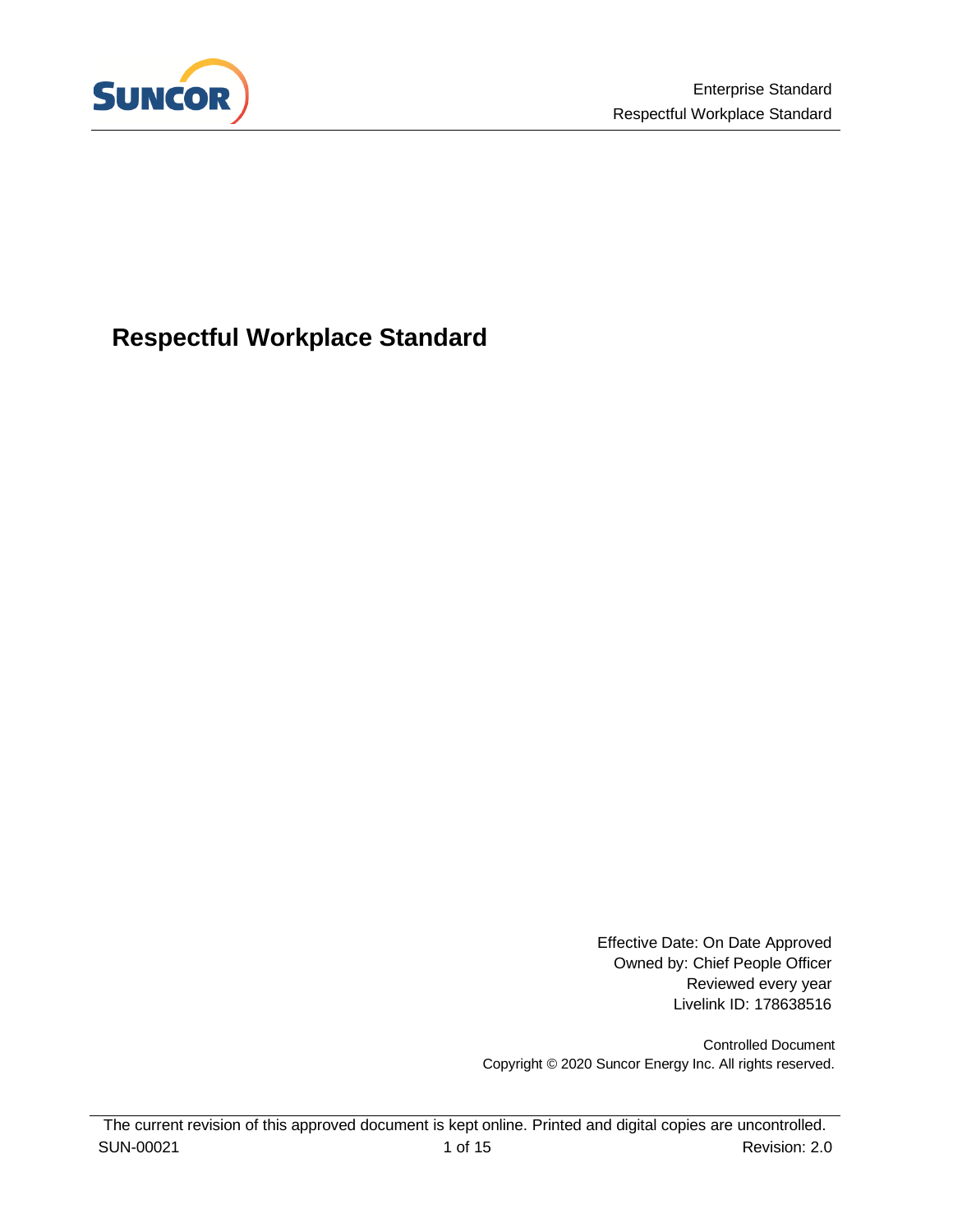

## **Summary of Changes**

This Summary shows:

- The location of each change within the document
- All changes to this document since it was last approved and published

#### **Revision:** 2.0 **Date:** 2020-05-26 (GDREQ-00145)

| <b>Location of Change</b> | <b>Summary of Change</b>                                                                             |
|---------------------------|------------------------------------------------------------------------------------------------------|
| Entire Document           | Full document update from PG&S template to Enterprise Standard format.<br>Document replaces CO-055E. |
|                           |                                                                                                      |
|                           |                                                                                                      |
|                           |                                                                                                      |



 $R$ <sup>2</sup> Requirements changed in the new revision will be identified with a revision triangle beside it.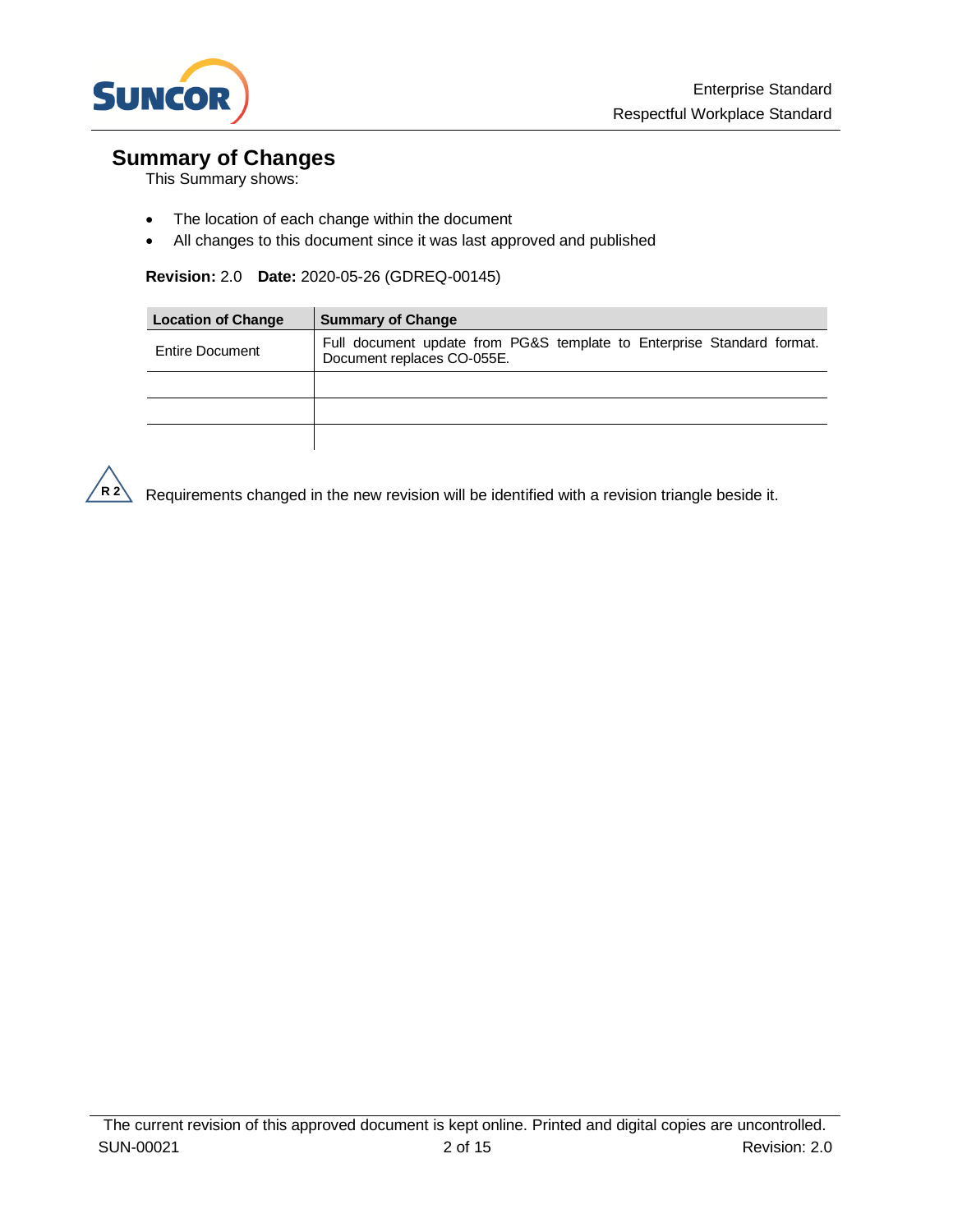

## **Contents**

| 1              |     |  |  |
|----------------|-----|--|--|
| 2              |     |  |  |
| 3              |     |  |  |
|                | 3.1 |  |  |
|                | 3.2 |  |  |
| 4              |     |  |  |
|                | 4.1 |  |  |
|                | 4.2 |  |  |
| 5              |     |  |  |
|                | 5.1 |  |  |
|                | 5.2 |  |  |
|                | 5.3 |  |  |
| 6              |     |  |  |
|                | 6.1 |  |  |
|                | 6.2 |  |  |
|                | 6.3 |  |  |
| $\overline{7}$ |     |  |  |
| 8              |     |  |  |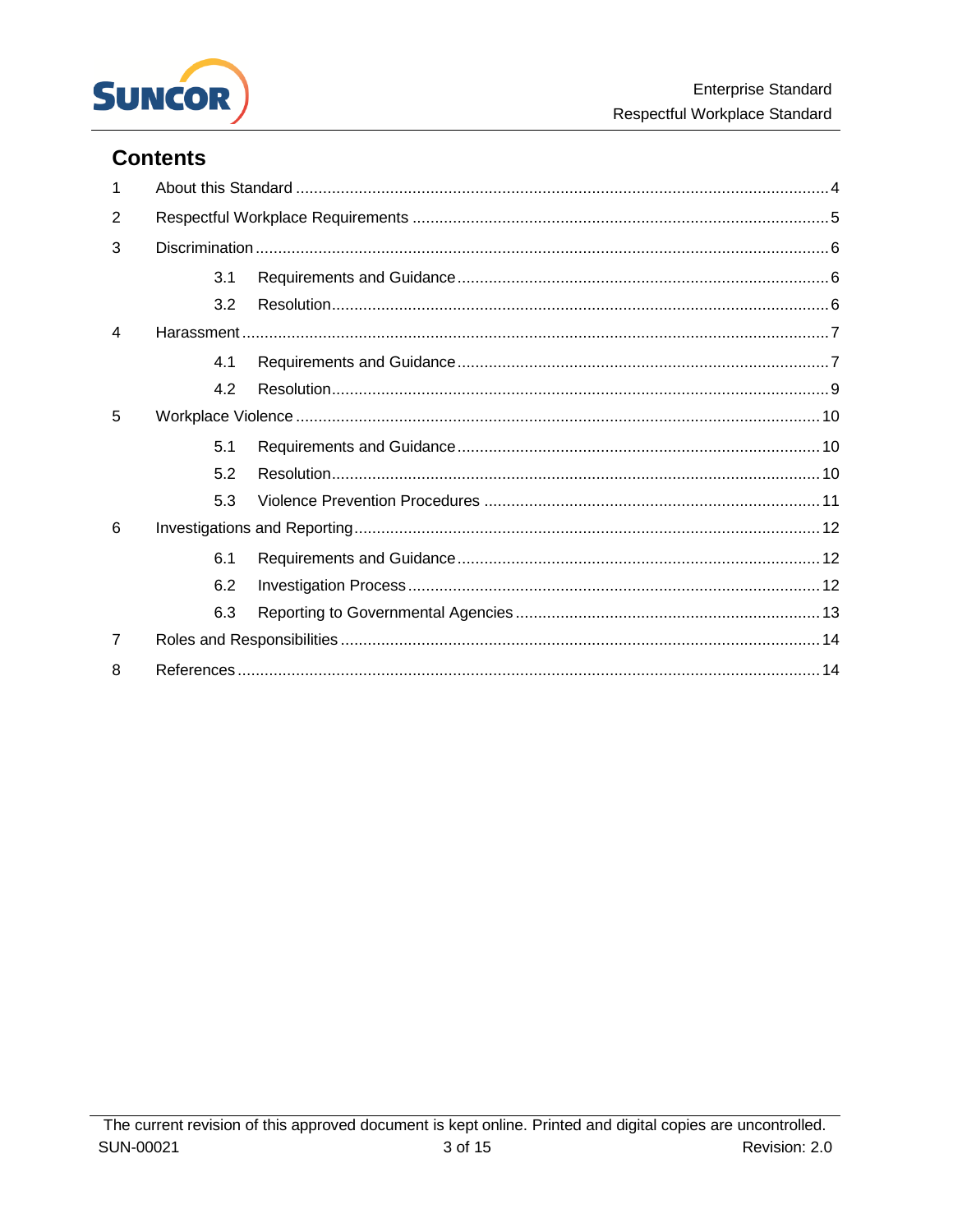

## <span id="page-3-0"></span>**1 About this Standard** The purpose of this Standard is to describe the requirements for supporting an inclusive and respectful work environment at Suncor. This Standard applies to Suncor Personnel's actions, behaviours and expected ways of working. This standard is subject to and forms part of Suncor's Standards of Business Conduct Code and Compliance Program. This Standard applies to Suncor Energy Inc. and subsidiaries over which Suncor has operational control (collectively "Suncor" or "the company" or "enterprise-wide"). As used in this document, "Suncor personnel" includes directors, officers, employees and independent contractors (formerly referred to as contract workers) of Suncor. Conformance to this standard is required upon the date of approval. In addition to what is provided for in this standard, Suncor Personnel must comply with the requirements of applicable laws and regulations relating to the matters covered by this Standard. If a deviation to this standard is required you must follow the GD deviation process. Suncor does not tolerate discrimination, harassment or violence in the workplace. Suncor Personnel who participate in discriminatory, harassing or violent behaviour will be subject to appropriate remedial and/or disciplinary action, up to and including termination of employment or termination of contract. No retaliation or reprisals will be tolerated against any individual who, in good faith, complains of, reports or participates in the investigation of any incident of alleged discrimination, harassment or violence. If you feel that you are being discriminated against, harassed or subject to other behaviour that is contrary to this standard, you are strongly encouraged to report the incident. Complaints filed will be handled confidentially and promptly in accordance with this standard. Suncor will investigate any complaints of discrimination, harassment and violence and will take appropriate corrective action to address any such incidents. **Purpose Scope Target Audience Conformance Expectations Introduction**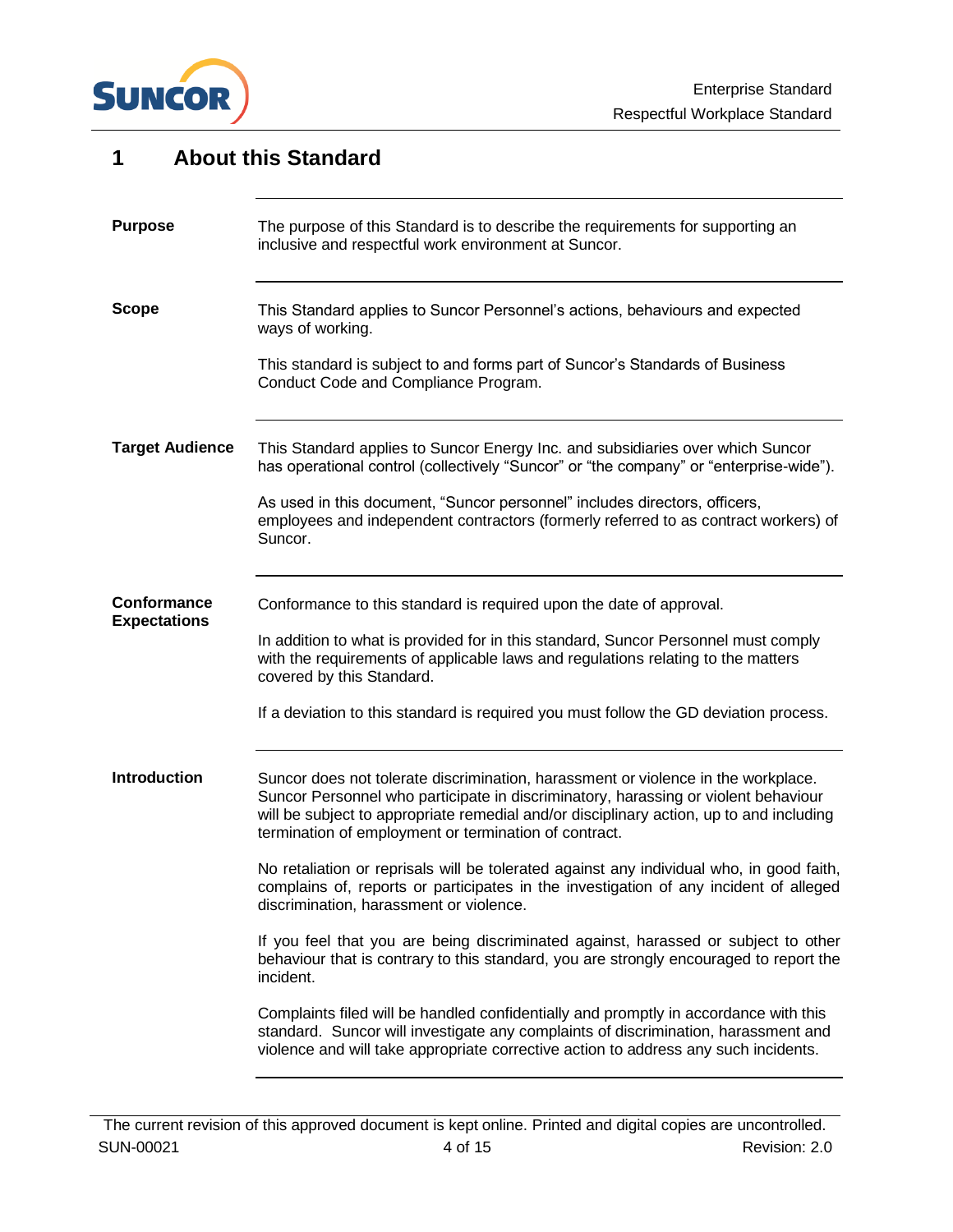

# <span id="page-4-0"></span>**2 Respectful Workplace Requirements**

| <b>All Suncor</b><br><b>Personnel</b> |       | The following provides the requirements applicable to all Suncor Personnel.                                                                                                                                                              |
|---------------------------------------|-------|------------------------------------------------------------------------------------------------------------------------------------------------------------------------------------------------------------------------------------------|
|                                       | 2.1.1 | All Suncor Personnel are required to act in a manner consistent with the<br>expectations and requirements outlined in this standard.                                                                                                     |
|                                       | 2.1.2 | No matter what their position, or that of the people with whom they interact,<br>being inclusive and showing mutual respect and consideration is a<br>fundamental expectation of our workplace.                                          |
| Leadership                            |       | The following provides the requirements applicable to all Suncor Leaders.                                                                                                                                                                |
|                                       |       | Leaders are required to:                                                                                                                                                                                                                 |
|                                       | 2.1.3 | Take all reasonable measures to promote a work environment consistent<br>with this standard;                                                                                                                                             |
|                                       | 2.1.4 | Act fairly and consistently in dealings with all Suncor Personnel, and the<br>application of Suncor processes and practices (e.g. recruitment, hiring, work<br>assignment, promotion, transfer, termination and selection for training); |
|                                       | 2.1.5 | Be aware of and work to mitigate personal bias when making decisions;                                                                                                                                                                    |
|                                       | 2.1.6 | Foster a psychologically safe work environment, which is an environment<br>where people feel safe to be themselves, to speak up, to acknowledge<br>mistakes and to be supported to learn from them; and                                  |
|                                       | 2.1.7 | Promptly consult with a Human Resources (HR) representative if they<br>receive a complaint related to behaviour prohibited under this standard.                                                                                          |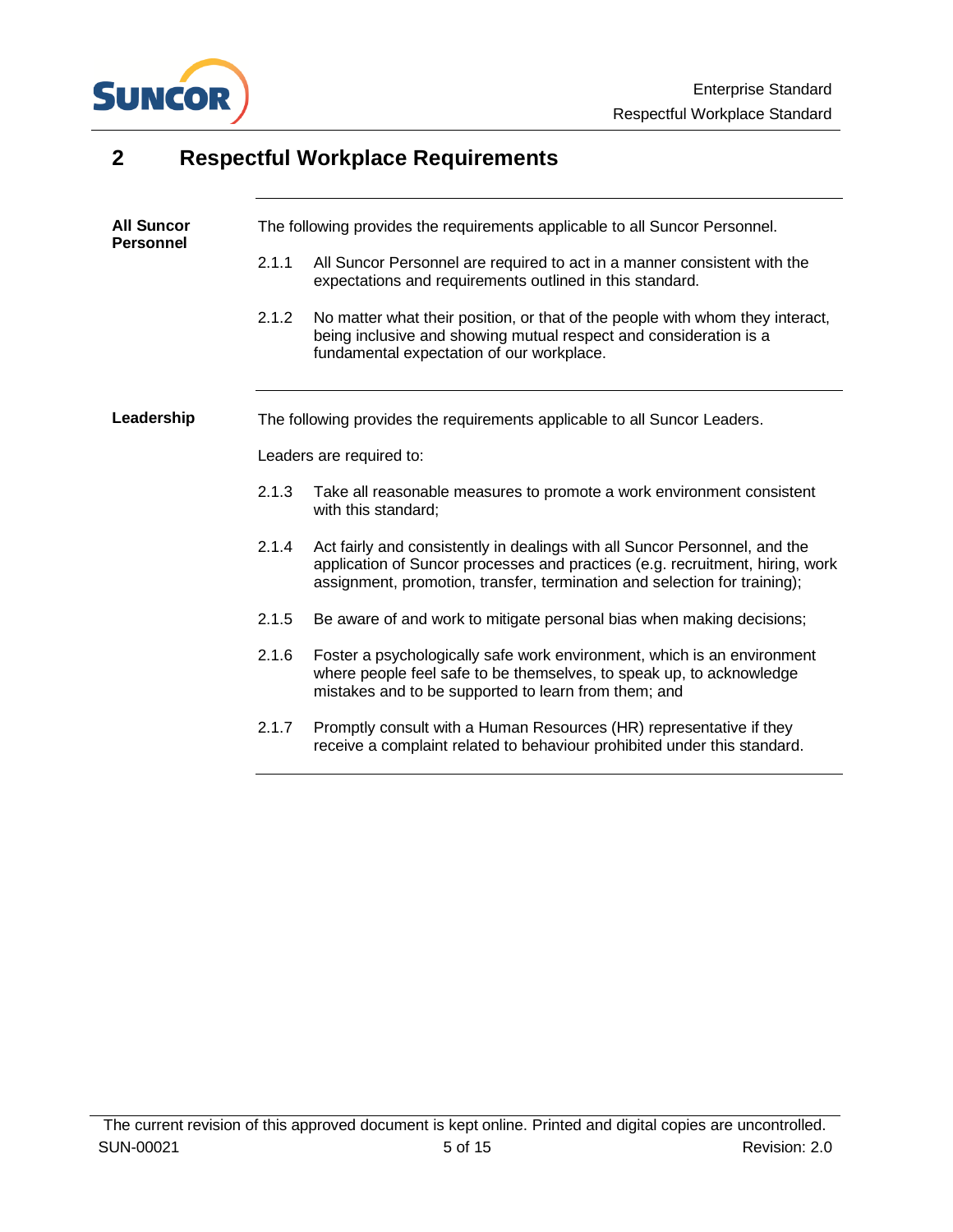

## <span id="page-5-0"></span>**3 Discrimination**

### <span id="page-5-1"></span>**3.1 Requirements and Guidance**

| <b>Requirement</b> | Suncor complies with all applicable laws pertaining to discrimination. Suncor does<br>not tolerate any forms of discrimination based on a person's age, ancestry,<br>citizenship, colour, family status, gender identity, gender expression, marital status,<br>physical or mental disability, place of origin, race, religion or creed, sex (including<br>pregnancy), sexual orientation or any other status protected by applicable laws. |
|--------------------|---------------------------------------------------------------------------------------------------------------------------------------------------------------------------------------------------------------------------------------------------------------------------------------------------------------------------------------------------------------------------------------------------------------------------------------------|
| Guidance           | Discrimination means treating an individual unfairly based on any of the grounds<br>listed above.                                                                                                                                                                                                                                                                                                                                           |

#### <span id="page-5-2"></span>**3.2 Resolution**

Suncor Personnel may choose to resolve discrimination issues informally or formally Formal Resolution using the methods outlined below. **Informal and** 

- 1. **Informal Resolution** If comfortable, speak to the stakeholder(s) and/or person(s) involved in an attempt to seek to understand their perspective.
- 2. **Formal Resolution** If the informal procedures described above are not appropriate or the behaviour continues, Suncor Personnel may take their concerns to their leader to file a formal complaint. If Suncor Personnel cannot discuss the issue with their leader, or they are dissatisfied with the results, they should consult with a more senior leader, a HR director, or the [Suncor Integrity Hotline.](https://secure.ethicspoint.com/domain/media/en/gui/13115/index.html)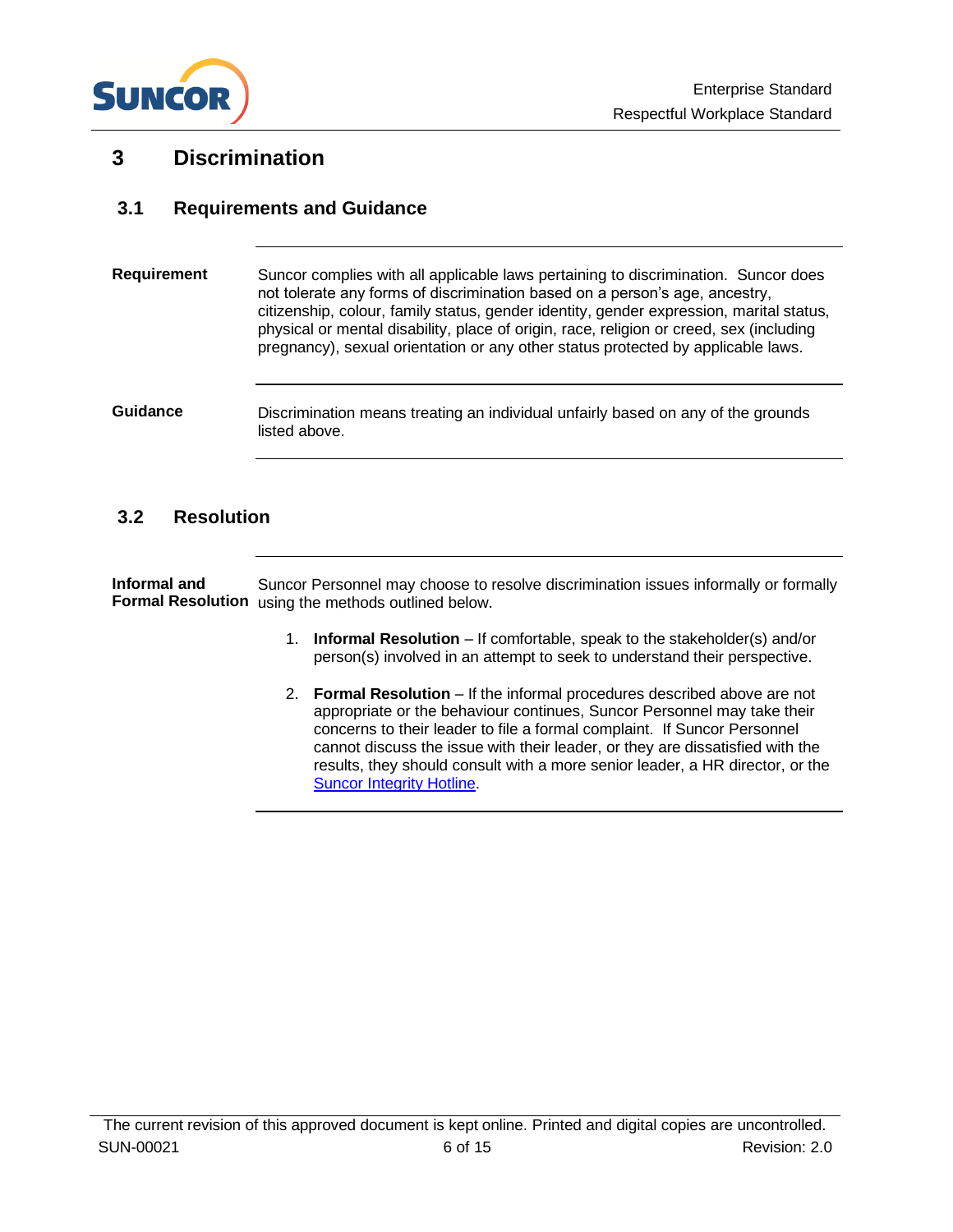

## <span id="page-6-0"></span>**4 Harassment**

### <span id="page-6-1"></span>**4.1 Requirements and Guidance**

## Suncor is committed to providing a respectful work environment. Suncor does not tolerate any forms of harassment and is committed to taking reasonable measures to eliminate or, if that is not reasonably practicable, control the hazard of harassment. Harassment is any single incident or repeated incidents of objectionable or unwelcome conduct, comment, bullying or action by a person that the person knows or ought reasonably to know will or would cause offence or humiliation to a person, or adversely affects the person's health and safety, and includes: a) conduct, comment, bullying or action because of age, ancestry, citizenship, colour, family status, gender identity, gender expression, marital status, physical or mental disability, place of origin, race, religion or creed, sex (including pregnancy), sexual orientation or any other status protected by applicable laws; and b) a sexual solicitation or advance, but excludes any reasonable conduct of an employer or leader in respect of the management of Suncor Personnel. Harassment includes actions (such as touching or pushing), comments (including jokes or name-calling) and visual displays (such as posters or cartoons), which are reasonably perceived as insulting, intimidating, humiliating, hurtful, malicious, degrading or otherwise offensive to an individual, and includes sexual harassment, discriminatory harassment and other forms of harassment. Harassment can involve a single incident, or a series of incidents. Harassment can also occur on-line or through social media, as inappropriate emails, texts and social media posts can be equally hurtful. All forms of harassment are prohibited by this standard. The above types of harassment are examples only and do not cover all circumstances or conduct that may constitute harassment. If an individual feels that they are being harassed, they are encouraged to seek guidance from Human Resources or Legal Affairs. **Requirement Guidance Sexual Important**: Legitimate management intervention, or exercise of authority, including performance appraisals, counselling and discipline, is not harassment.

**Harassment Guidance**

Sexual harassment has been defined in some jurisdictions as any conduct, comment, gesture, or contact of a sexual nature that is likely to cause offence or humiliation to any reasonable person or that might, on reasonable grounds, be perceived by that person as placing a condition of a sexual nature on employment or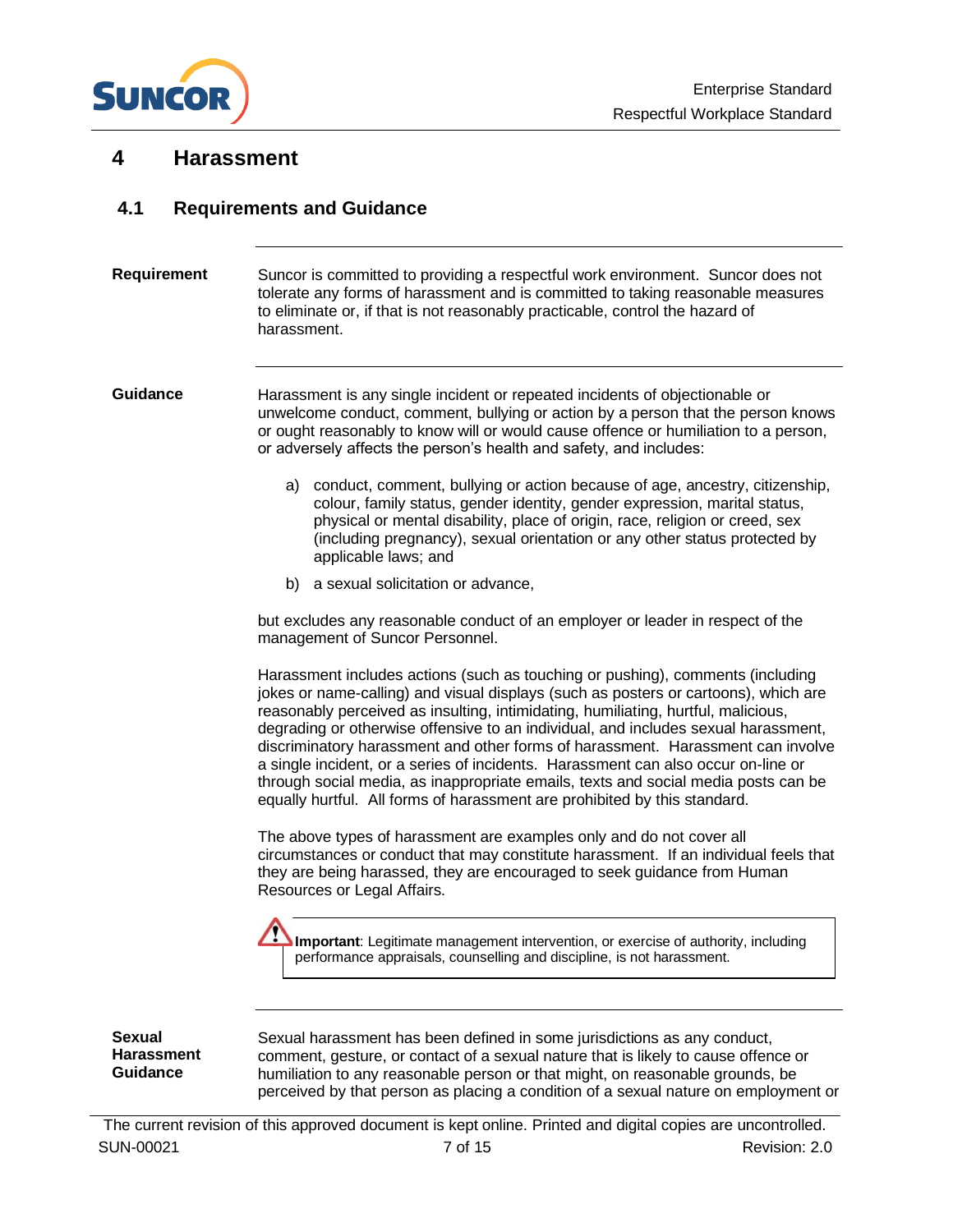

| on any benefits or employment opportunity. Such harassment can include direct       |
|-------------------------------------------------------------------------------------|
| advances and reprisals or threats of reprisal if the advances are rejected. It also |
| includes making a sexual solicitation or advance where the person making the        |
| solicitation or advance is in a position to confer, grant or deny a benefit or      |
| advancement to the person and the person knows or ought to know the solicitation    |
| or advance is unwelcome.                                                            |

Sexual harassment also includes offensive or humiliating behaviour of a sexual nature that creates an intimidating, hostile or "poisoned" work environment. A few examples are: questions and discussions about a person's sexual life; touching a person in a sexual way; commenting on someone's sexual attractiveness or sexual unattractiveness; persisting in asking for a date after having been refused; telling a woman she belongs at home or is not suited for a particular job; eyeing someone in a suggestive way; displaying cartoons or posters of a sexual nature; obscene jokes, suggestive comments, and writing sexually suggestive letters or notes, including emails or texts; and offensive, obscene or persistent phone calls.

Sexual harassment is frequently more about the abuse of power than sex. It often occurs in situations where there is unequal power between the people involved, and is an attempt by one person to assert power over the other. Harassment can also occur when an individual is in a vulnerable position because he or she is in the minority.

Persons flirting with each other or becoming involved in a romantic or sexual relationship are not harassing each other, as long as the relationship is consensual and none of the elements of sexual harassment, discussed above, are present. If one of the individuals changes her or his mind, and the other person persists in trying to continue the relationship, then the conduct can quickly become harassment and would fall within the behaviour prohibited by this standard.

Discriminatory harassment is any harassment directed against any person on the basis of that person's age, ancestry, citizenship, colour, family status, gender identity, gender expression, marital status, physical or mental disability, place of origin, race, religion or creed, sex (including pregnancy), sexual orientation or any other status protected by applicable laws. **Discriminatory Harassment Guidance**

> Some examples of discriminatory harassment may include, racial or ethnic slurs, innuendos concerning a person's age, marital status, sexual orientation, ethnic or racial origin, religion or disability; sexist, racist, ethnic or religious graffiti, offensive posters, and e-mails or screen savers mimicking someone with a disability.

Other Harassment Disrespectful behaviour, also known as "personal" harassment, is also covered by this standard. While it also involves unwelcome behaviour that demeans or embarrasses an individual, the behaviour is not based on unlawful discrimination or is not sexual in nature. It includes patronizing or condescending behaviour, such as humiliating a person in front of co-workers and practical jokes that offend, embarrass or insult someone. This type of harassment can create a "poisoned work environment" where employees do not feel safe or comfortable, or feel humiliated or demeaned. **Guidance**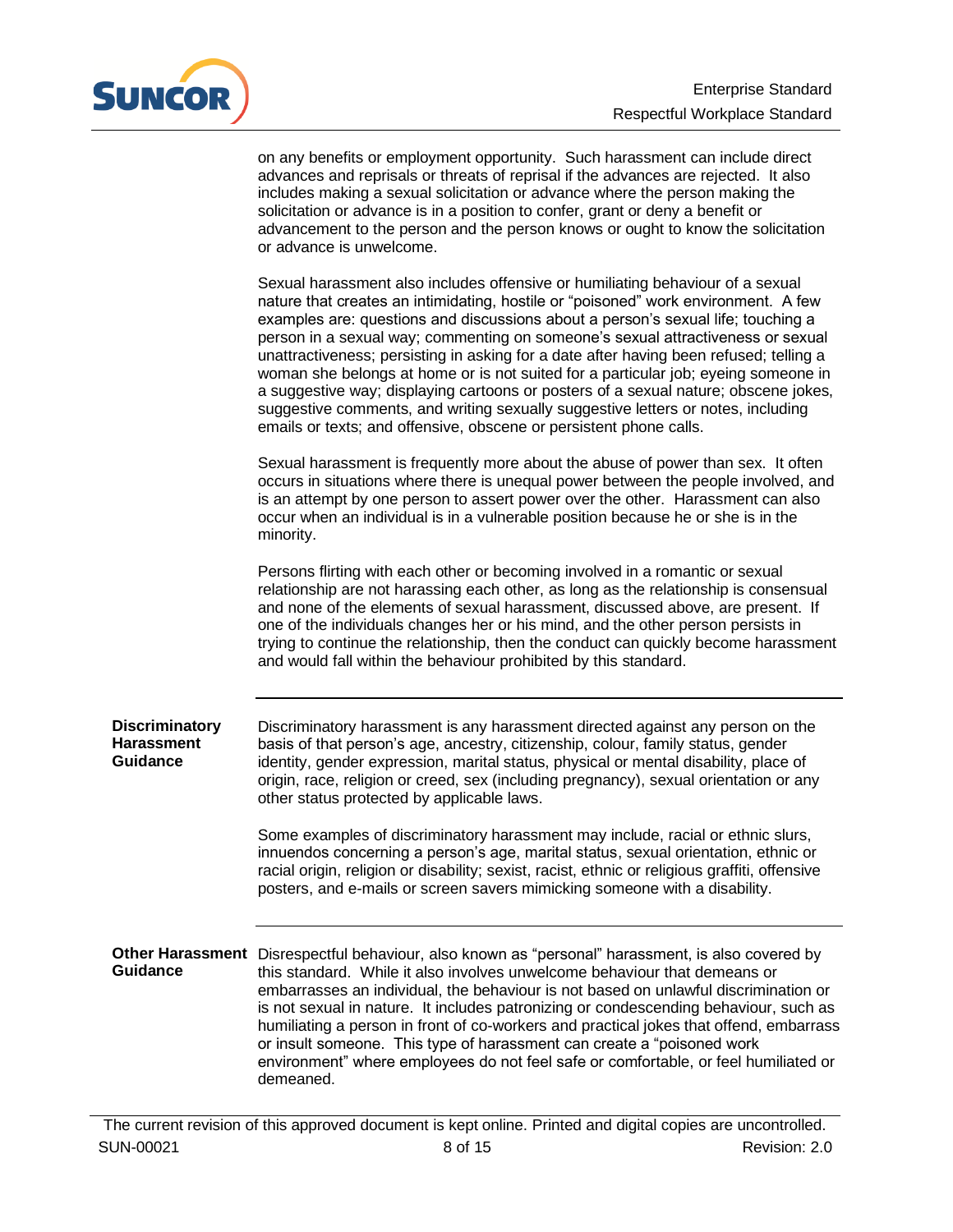

### <span id="page-8-0"></span>**4.2 Resolution**

Suncor Personnel may choose to resolve harassment issues informally or formally using the following methods below:

While harassment has no place in a Suncor workplace, it may well be unintentional. Silence can be, and often is, interpreted as acceptance. **Informal Resolution**

- 1. **Direct Approach –** Sometimes the best way of dealing with harassment may be to inform the harasser that the particular behaviour is unwelcome, and to ask that it stop. Often, a person may not be aware that his or her behaviour is inappropriate and will change the behaviour once they realize this.
- 2. **Informal Intervention**  It may be that communicating directly with the person is not enough, or that a person feels unable to deal with him or her directly. In that case, Suncor Personnel can speak to their leader, a more senior leader, or HR representative.

These informal methods are optional and depending on the situation, the individual may want to file a formal complaint immediately. If attempts at informal resolution fail, Suncor Personnel may still file a formal complaint.

> **Note:** Suncor reserves the right to conduct a formal investigation into all incidents and complaints of workplace harassment that may be appropriate in the circumstances, including in cases of informal intervention.

**Formal Resolution** If the informal procedures described above are not appropriate or the behaviour continues:

- 1. Suncor Personnel may take their concerns to their leader to file a formal complaint.
- 2. If Suncor Personnel cannot discuss the issue with their leader, or they are dissatisfied with the results, they should consult with a more senior leader, a HR director, or contact the **Suncor Integrity Hotline**.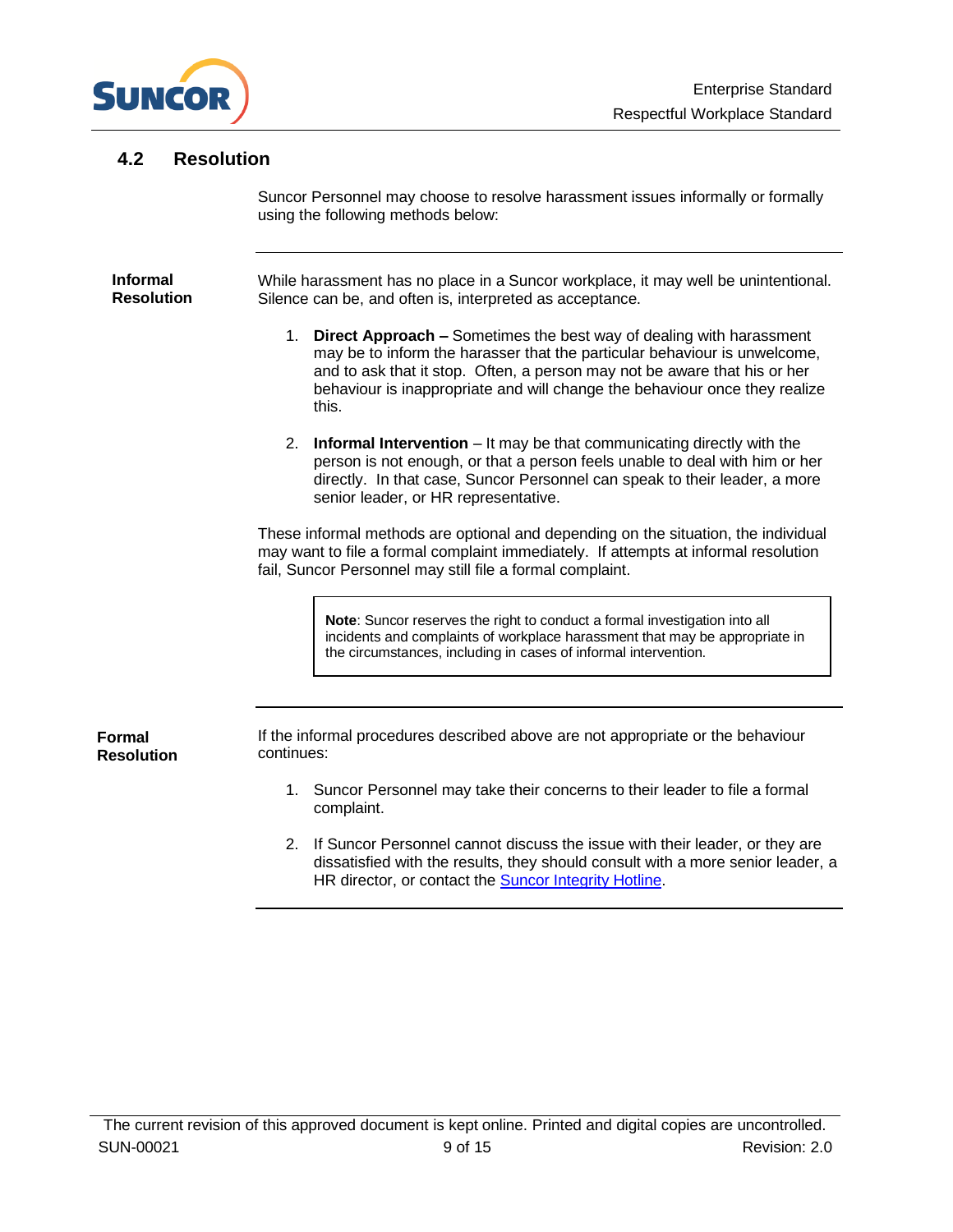

## <span id="page-9-0"></span>**5 Workplace Violence**

## <span id="page-9-1"></span>**5.1 Requirements and Guidance**

| <b>Requirement</b> | Suncor values safety above all else. Suncor does not tolerate any forms of violence<br>and is committed to taking reasonable measures to eliminate or, if that is not<br>reasonably practicable, control the hazard of workplace violence.                                                                                                              |  |  |
|--------------------|---------------------------------------------------------------------------------------------------------------------------------------------------------------------------------------------------------------------------------------------------------------------------------------------------------------------------------------------------------|--|--|
| <b>Guidance</b>    | Workplace violence includes, but is not limited to:                                                                                                                                                                                                                                                                                                     |  |  |
|                    | The threatened, attempted or actual conduct of a person that causes or is<br>likely to cause physical or psychological injury or harm to a person, and<br>includes domestic or sexual violence (e.g., hitting, shoving, pushing, kicking,<br>sexual assault);                                                                                           |  |  |
|                    | Any threat, behaviour or action which is interpreted to carry the potential to<br>harm or endanger the safety of others, result in an act of aggression, or<br>destroy or damage property;                                                                                                                                                              |  |  |
|                    | Disruptive behaviour that is not appropriate to the work environment, e.g.<br>yelling or swearing; and                                                                                                                                                                                                                                                  |  |  |
|                    | Other threatening or intimidating behavior such as following someone home<br>$\bullet$<br>from work, possession of weapons, ammunition, explosives (except such<br>items used in the course of employment), any threat or attempt to initiate or<br>participate in violence vandalism or malicious acts against the personal<br>property of any person. |  |  |
|                    |                                                                                                                                                                                                                                                                                                                                                         |  |  |

## <span id="page-9-2"></span>**5.2 Resolution**

| Workplace<br>Violence | In the event that any Suncor Personnel experiences an act of violence, they are<br>encouraged to:                                                                                    |  |  |
|-----------------------|--------------------------------------------------------------------------------------------------------------------------------------------------------------------------------------|--|--|
|                       | <b>Immediate Assistance</b> – obtain immediate assistance by calling 911 (as<br>appropriate) or the emergency number on the back of their Suncor access<br>card (if applicable); and |  |  |

2. **Reporting** – report the incident to Corporate Security or the [Suncor Integrity](http://www.suncor.ethicspoint.com/)  [Hotline.](http://www.suncor.ethicspoint.com/)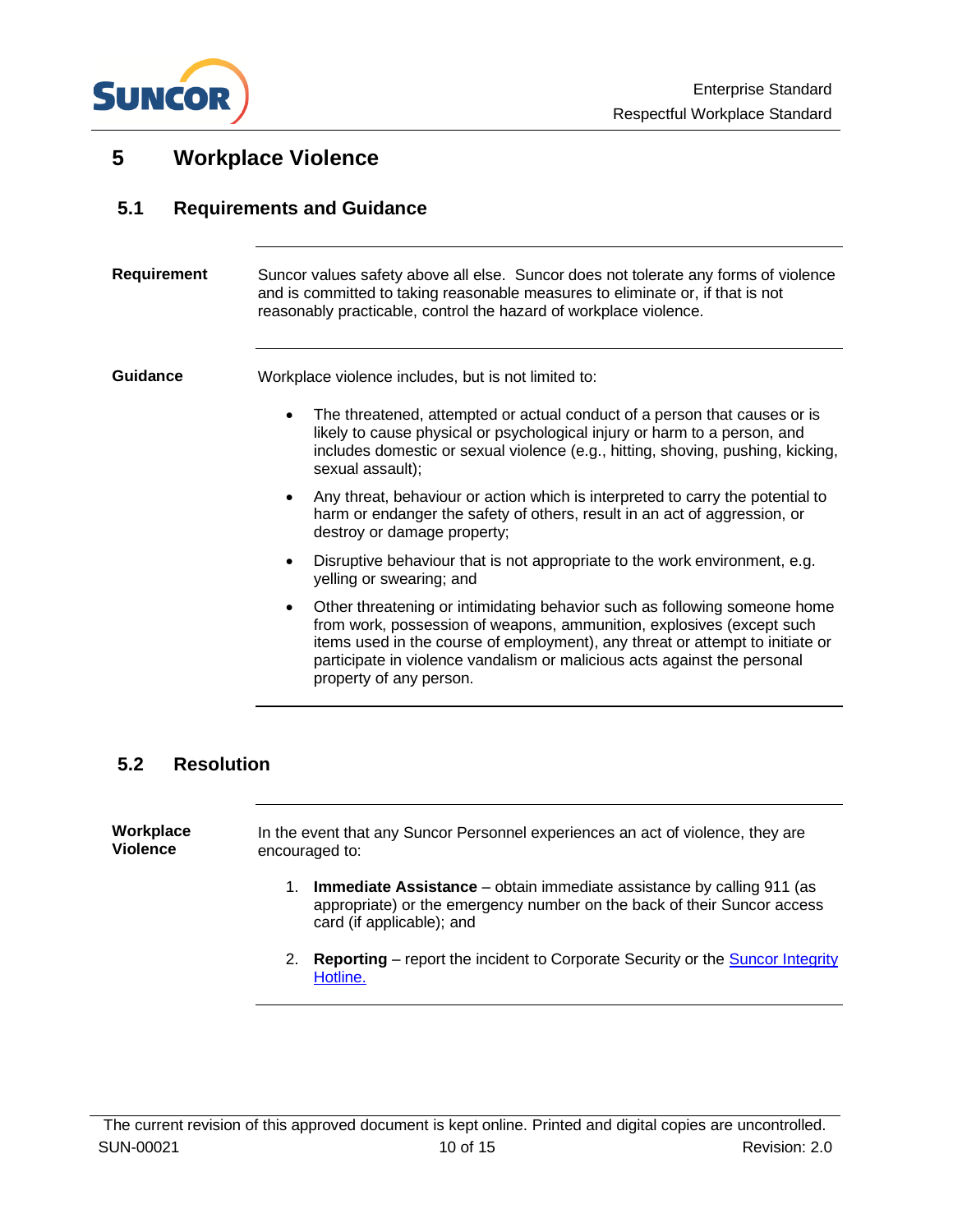

### <span id="page-10-0"></span>**5.3 Violence Prevention Procedures**

#### Most Suncor sites are staffed with security personnel and the entry into Suncor workplaces is generally controlled and monitored through the use of security access cards. **Security**

- 1. Suncor Personnel can contact security in the event of an emergency, generally by referring to the phone numbers listed on the back of each security access card.
- 2. In addition, in the event that Suncor becomes aware of a persistent threat of violence or a specific threat of violence, Suncor will take reasonable steps to inform those Suncor Personnel affected or potentially affected by such threat of violence and the measures being taken to eliminate or control such threat.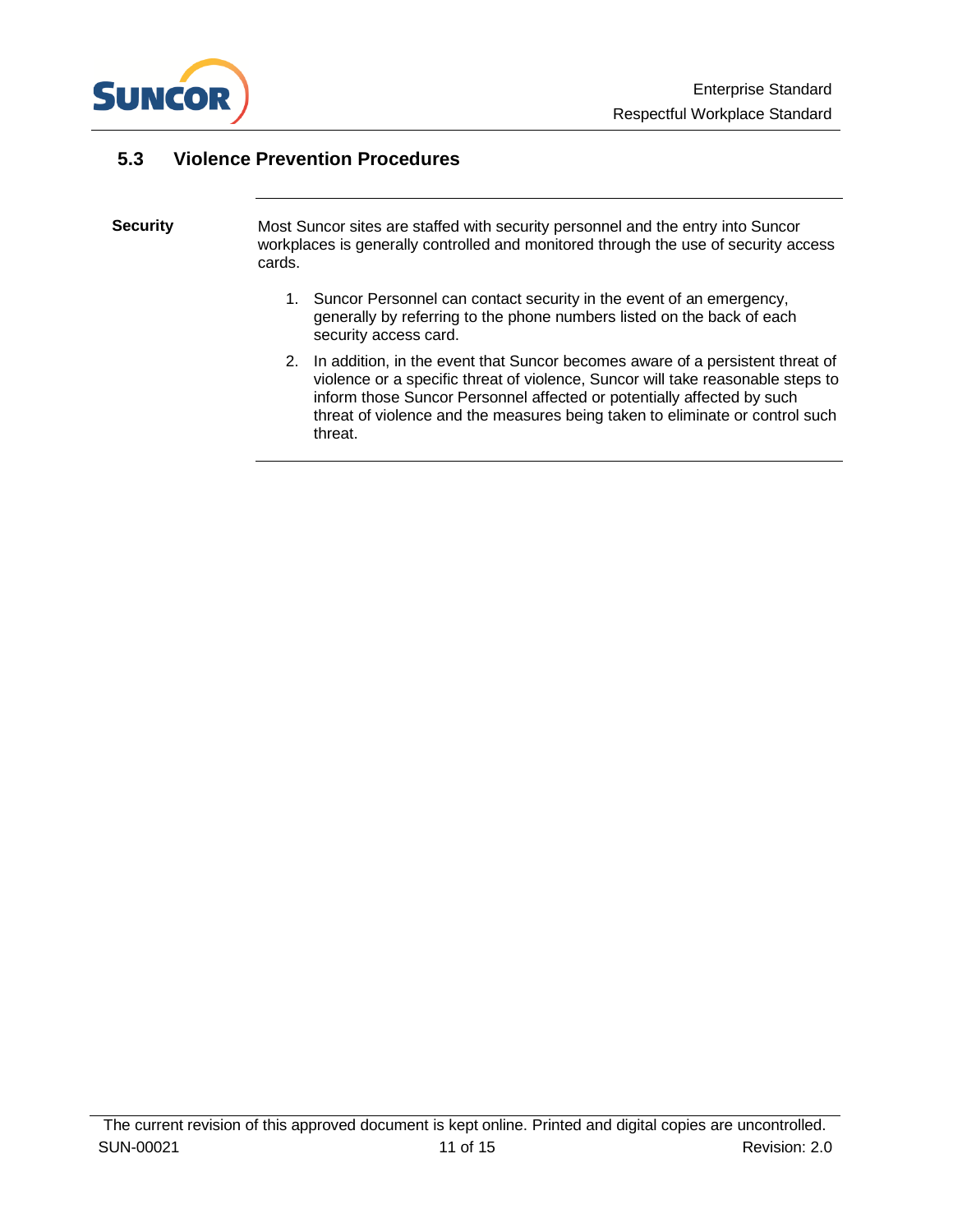

## <span id="page-11-0"></span>**6 Investigations and Reporting**

#### <span id="page-11-1"></span>**6.1 Requirements and Guidance**

| <b>Requirements</b> |    | The following provide the requirements when an investigation takes place related to<br>an incident of discrimination, harassment or violence.                                                                                                                                           |
|---------------------|----|-----------------------------------------------------------------------------------------------------------------------------------------------------------------------------------------------------------------------------------------------------------------------------------------|
|                     |    | 1. All discrimination, harassment and violence incidents will be investigated in<br>accordance with the Standards of Business Conduct - Investigation<br>Standard and this document.                                                                                                    |
|                     | 2. | In any investigation, Suncor will not disclose the circumstances related to an<br>incident of discrimination, harassment or violence or the names of the<br>complainant, the person alleged to have committed the discrimination,<br>harassment or violence, and any witnesses, except: |
|                     |    | where necessary to investigate the incident or take corrective action<br>or to inform the parties involved in the incident of the results of the<br>investigation and any corrective action to be taken to address the<br>incident;                                                     |
|                     |    | where necessary to inform Suncor Personnel of a specific or<br>$\bullet$<br>general threat of violence or potential violence, or                                                                                                                                                        |
|                     |    | as required by law.<br>٠                                                                                                                                                                                                                                                                |
|                     | 3. | Where it is necessary to inform Suncor Personnel of a specific or general                                                                                                                                                                                                               |

threat of violence or potential violence, Suncor will disclose only the minimum amount of personal information that is necessary to inform Suncor Personnel of a specific or general threat of violence or potential violence.

### <span id="page-11-2"></span>**6.2 Investigation Process**

#### **Steps**

Once an investigator has been assigned the following steps will be completed:

1. **Step 1: Investigation** – The investigator will collect all relevant information and facts in respect of the incident. The complainant will be asked to provide and maintain all relevant information and facts including dates, times, places, names (including witnesses) and other details relating to the incident(s). The investigation will include, where appropriate, written statements outlining names, dates, times of the offence(s), the nature of the alleged discrimination, harassment or violence, any potential witnesses and the form of correction or redress sought through the complaint. The investigator will, with suitable sensitivity and the protection of the parties in mind, conduct individual interviews with all involved parties and document all discussions. The investigator will prepare a written report that documents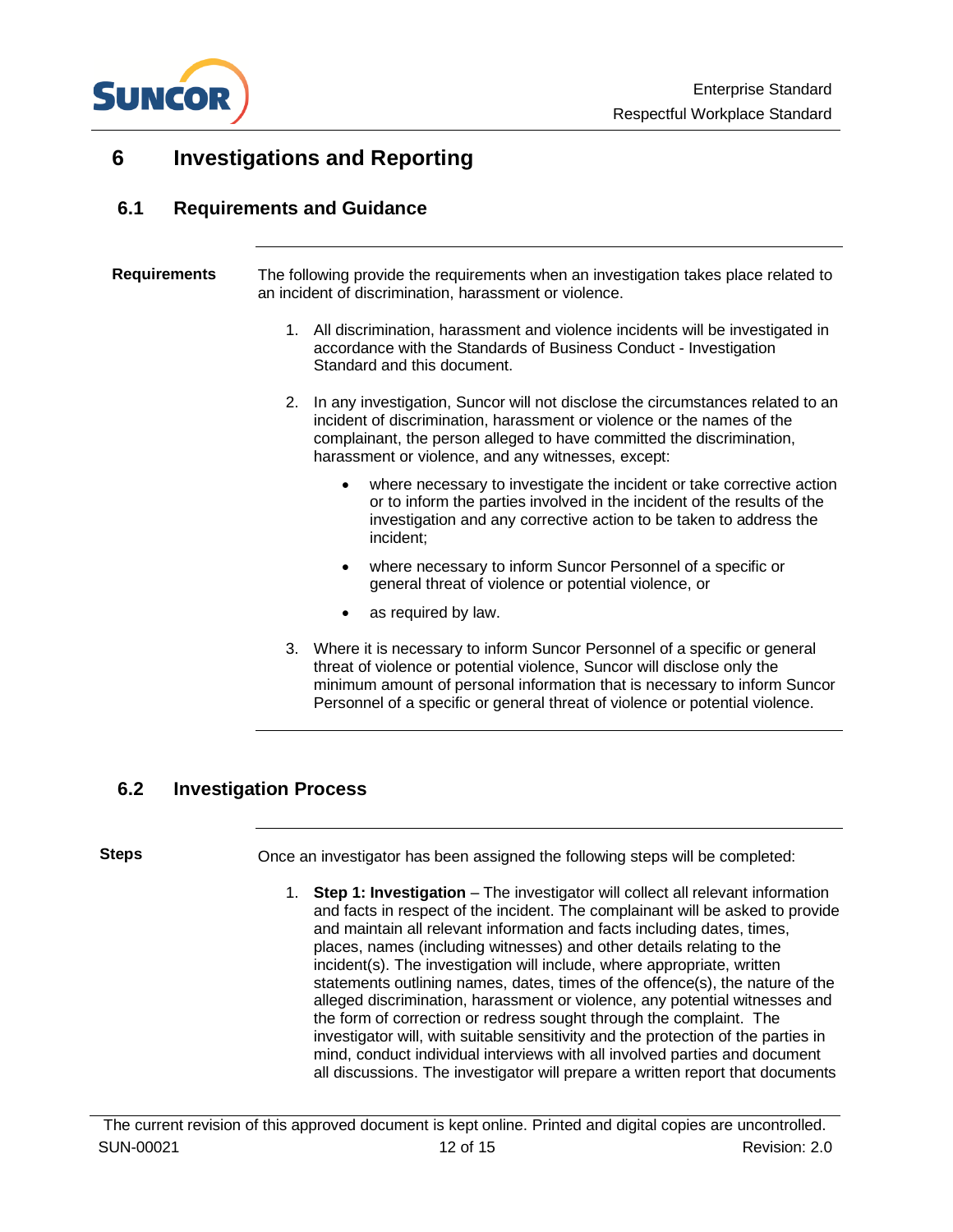

all relevant information and facts in respect of the incident. All parties will keep confidential any information discussed.

- 2. **Step 2: Legal Review** The investigator will compile a report. It will be reviewed by the Human Resources director and the Legal Affairs department, who will then decide on the appropriate next steps.
- 3. **Step 3: Resolution** Once a decision has been reached, the results of the investigation will be communicated to the appropriate parties as soon as reasonably practicable.
- 4. **Step 4: Implementation –** Any measures or corrective actions that have been identified as a result of any investigation shall be implemented as soon as practicable.

If there is insufficient evidence to substantiate the claim of discrimination, harassment or violence, the complainant and the respondent (if applicable) will be so informed. Those involved will also be informed that the documentation on the incident will be retained by the Human Resources Department on a separate confidential file (not on the individual's personnel file), and in the event that there are other claims of a similar nature in the future, the case may be reopened.

Where there is sufficient evidence to substantiate the claim of discrimination, harassment or violence, Suncor will take appropriate disciplinary or other action, up to and including termination of employment and reporting to the appropriate authorities.

Allegations of discrimination, harassment and violence are taken very seriously by Suncor and as such, the investigations are thorough. No retaliation or reprisals will be tolerated against any individual who, in good faith, complains of, reports or participates in the investigation of any incident of alleged discrimination, harassment or violence. However, should a deliberately false claim be made against an individual, then the person making the false claim will be subject to disciplinary action.

Suncor Personnel involved either directly or indirectly in an incident of discrimination, harassment or violence are advised to use Suncor'[s Employee and Family Assistance](http://thecore.network.lan/en/tools/Pages/HealthAndWellness/Employee-and-Family-Assistance-Program.aspx)  [Program](http://thecore.network.lan/en/tools/Pages/HealthAndWellness/Employee-and-Family-Assistance-Program.aspx) for counselling. Any person suffering an injury or adverse symptom resulting from an incident of discrimination, harassment or violence is also advised to consult a health professional for appropriate treatment.

 $\_$  ,  $\_$  ,  $\_$  ,  $\_$  ,  $\_$  ,  $\_$  ,  $\_$  ,  $\_$  ,  $\_$  ,  $\_$  ,  $\_$  ,  $\_$  ,  $\_$  ,  $\_$  ,  $\_$  ,  $\_$  ,  $\_$  ,  $\_$  ,  $\_$ 

## <span id="page-12-0"></span>**6.3 Reporting to Governmental Agencies**

Suncor Personnel are strongly encouraged to report any incidents of discrimination, harassment or violence. Suncor Personnel are also entitled to file a complaint with their relevant governmental agency responsible for criminal law or human rights violations, as applicable. Suncor Personnel can contact their relevant governmental agency to establish the applicable limitation period and grounds and to obtain instructions for filing a complaint. **Reporting**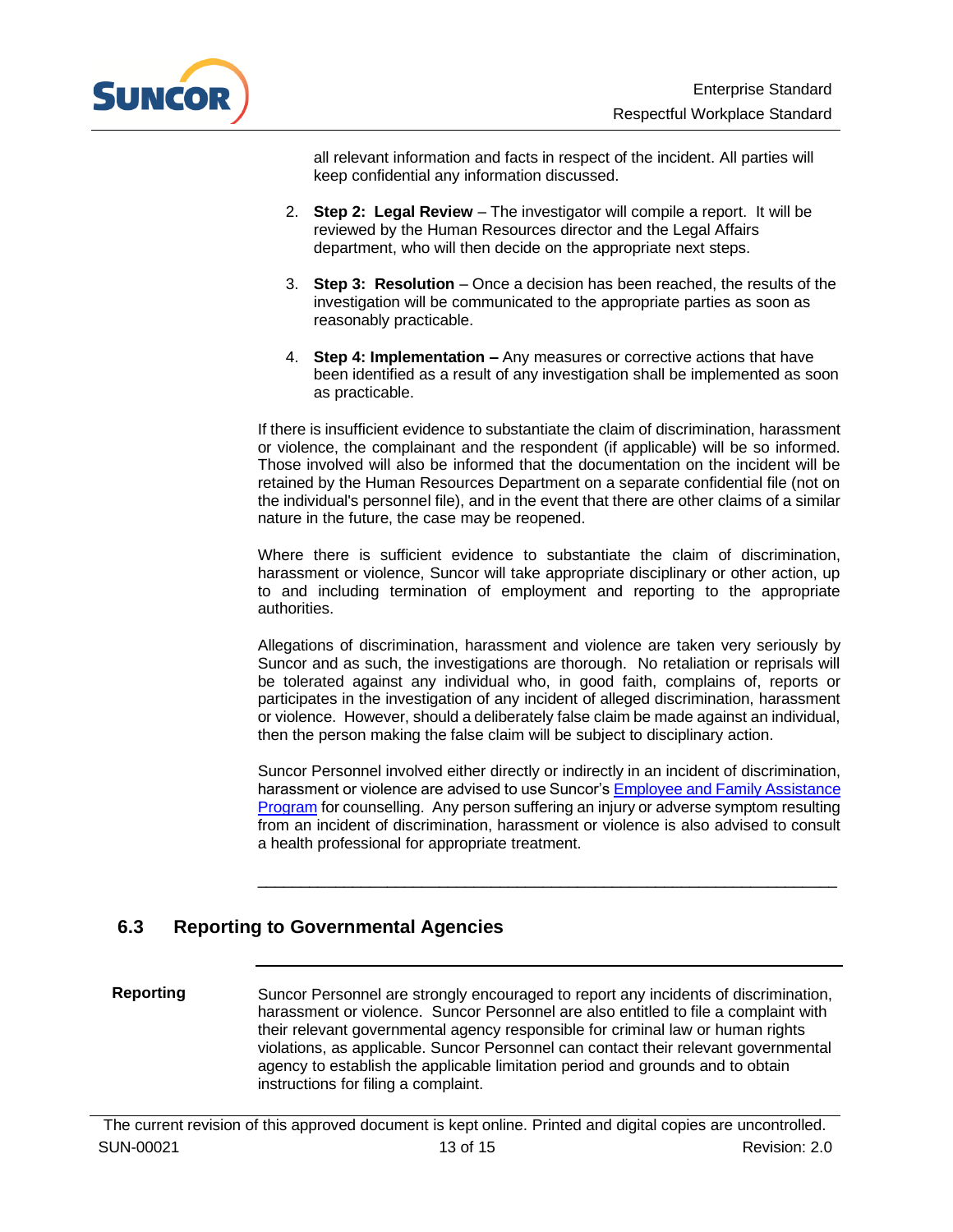

This standard is not intended to discourage any Suncor Personnel from exercising his or her rights pursuant to any other applicable law.

## <span id="page-13-0"></span>**7 Roles and Responsibilities**

| <b>HR Directors</b>                   | HR Directors, in conjunction with Legal Affairs, are responsible for: |                                                              |
|---------------------------------------|-----------------------------------------------------------------------|--------------------------------------------------------------|
|                                       | 7.1.1                                                                 | Keeping leaders informed of applicable legislation;          |
|                                       | 7.1.2                                                                 | Developing and sustaining programs to support this standard; |
|                                       | 7.1.3                                                                 | Assisting management in implementing this standard, and      |
|                                       | 7.1.4                                                                 | Determining the appropriate resolution to a complaint.       |
|                                       |                                                                       |                                                              |
| <b>Chief People</b><br><b>Officer</b> |                                                                       | The Chief People Officer is responsible for:                 |
|                                       | 7.1.5                                                                 | Initiating reviews of this standard.                         |

## <span id="page-13-1"></span>**8 References**

The following document provides additional information that may be of interest or provide additional support for this Standard. **Background Documents**

- Business Conduct Policy
- Equal Opportunity and Inclusion Policy
- Standards of Business Conduct Investigation Standard